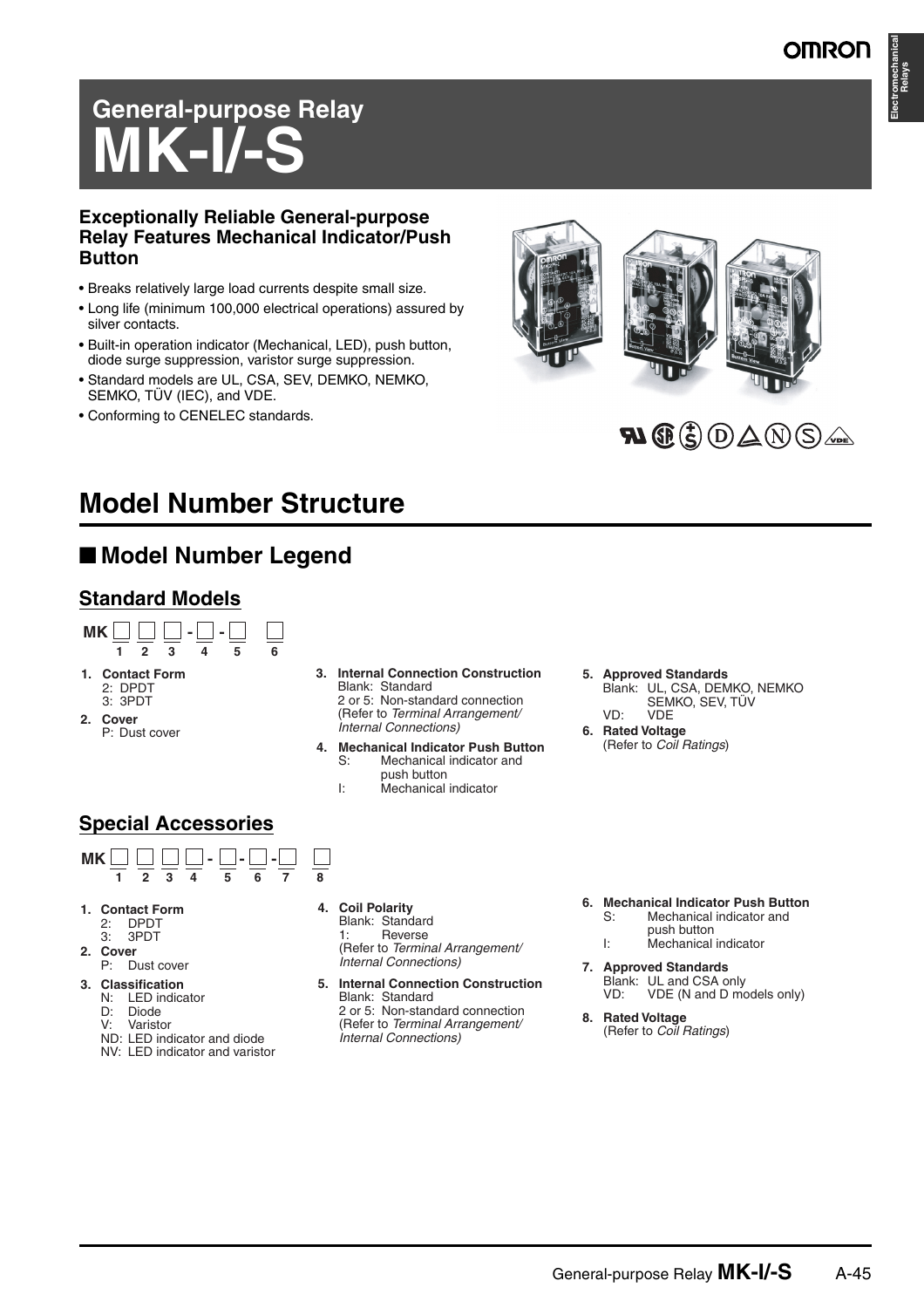# **Ordering Information**

### ■ List of Models

| <b>Type</b>          | <b>Terminal</b> | Contact<br>form | Internal<br>connection<br>(see note 3) | With mechanical<br>indicator            | With mechanical<br>indicator and<br>pushbutton | <b>Coil ratings</b>                | <b>Approved</b><br>standards |
|----------------------|-----------------|-----------------|----------------------------------------|-----------------------------------------|------------------------------------------------|------------------------------------|------------------------------|
| <b>Standard</b>      | Plug-in         | <b>DPDT</b>     | Standard                               | MK2P-I                                  | MK2P-S                                         | AC ( $\Diamond$ ), DC ( $\equiv$ ) | UL, CSA, SEV,<br>DEMKO, NEM- |
|                      |                 |                 | Non-standard                           | MK2P2-I                                 | MK2P2-S                                        |                                    |                              |
|                      |                 | 3PDT            | Standard                               | MK3P-I                                  | MK3P-S                                         |                                    | KO, SEMKO,<br>TÜV            |
|                      |                 |                 | Non-standard                           | MK3P2-I<br>MK3P5-I                      | MK3P2-S<br>MK3P5-S                             |                                    |                              |
| <b>LED Indicator</b> |                 | <b>DPDT</b>     | Standard                               | MK2PN <sub>D</sub> -I                   | MK2PN□-S                                       | AC $(\sim)$ , DC $(=)$             | UL, CSA                      |
| (see note 2)         |                 |                 | Non-standard                           | MK2PN <sub>1</sub> -2-I                 | MK2PN□-2-S                                     |                                    |                              |
|                      |                 | 3PDT            | Standard                               | MK3PN <sup>-</sup> I                    | MK3PN□-S                                       |                                    |                              |
|                      |                 |                 | Non-standard                           | $MK3PN$ -2-I<br>MK3PN <sub>1</sub> -5-I | MK3PN□-2-S<br>MK3PN□-5-S                       |                                    |                              |
| <b>Diode</b>         |                 | <b>DPDT</b>     | Standard                               | MK2PD□-I                                | MK2PD□-S                                       | $DC \, (\equiv)$                   | UL, CSA                      |
| (see note 2)         |                 |                 | Non-standard                           | MK2PD□-2-I                              | MK2PD□-2-S                                     |                                    |                              |
|                      |                 | 3PDT            | Standard                               | MK3PD <sup>-1</sup>                     | MK3PD□-S                                       |                                    |                              |
|                      |                 |                 | Non-standard                           | $MK3PD$ -2-I<br>MK3PD□-5-I              | $MK3PD\_2-S$<br>MK3PD□-5-S                     |                                    |                              |
| <b>Varistor</b>      |                 | <b>DPDT</b>     | Standard                               | MK2PV-I                                 | MK2PV-S                                        | AC $(\sim)$                        | UL. CSA                      |
|                      |                 |                 | Non-standard                           | <b>MK2PV-2-I</b>                        | MK2PV-2-S                                      |                                    |                              |
|                      |                 | 3PDT            | Standard                               | MK3PV-I                                 | MK3PV-S                                        |                                    |                              |
|                      |                 |                 | Non-standard                           | MK3PV-2-I<br>MK3PV-5-I                  | MK3PV-2-S<br>MK3PV-5-S                         |                                    |                              |
| <b>VDE</b> approved  |                 | <b>DPDT</b>     | Standard                               | MK2P-I-VD                               | MK2P-S-VD                                      | AC ( $\Diamond$ ), DC ( $\equiv$ ) | UL, CSA, SEV,                |
|                      |                 |                 | Non-standard                           | MK2P2-I-VD                              | MK2P2-S-VD                                     |                                    | DEMKO, NEM-<br>KO, SEMKO,    |
|                      |                 | 3PDT            | Standard                               | MK3P-I-VD                               | MK3P-S-VD                                      |                                    | TÜV.                         |
|                      |                 |                 | Non-standard                           | MK3P2-I-VD MK3P5-<br>I-VD               | MK3P2-S-VD<br>MK3P5-S-VD                       |                                    | <b>VDE</b>                   |
| <b>LED Indicator</b> |                 | <b>DPDT</b>     | Standard                               | MK2PN-I-VD                              | MK2PN-S-VD                                     | AC $(\land)$ , DC $()$             | UL, CSA, VDE                 |
| <b>VDE</b> approved  |                 |                 | Non-standard                           | MK2PN-2-I-VD                            | MK2PN-2-S-VD                                   |                                    |                              |
|                      |                 | 3PDT            | Standard                               | MK3PN-I-VD                              | MK3PN-S-VD                                     |                                    |                              |
|                      |                 |                 | Non-standard                           | MK3PN-2-I-VD                            | MK3PN-2-S-VD                                   |                                    |                              |
|                      |                 |                 |                                        | MK3PN-5-I-VD                            | MK3PN-5-S-VD                                   |                                    |                              |
| <b>Diode</b>         |                 | <b>DPDT</b>     | Standard                               | MK2PD-I-VD                              | MK2PD-S-VD                                     | $DC$ ()                            | UL. CSA. VDE                 |
| <b>VDE</b> approved  |                 |                 | Non-standard                           | MK2PD-2-I-VD                            | MK2PD-2-S-VD                                   |                                    |                              |
|                      |                 | 3PDT            | Standard                               | MK3PD-I-VD                              | MK3PD-S-VD                                     |                                    |                              |
|                      |                 |                 | Non-standard                           | MK3PD-2-I-VD                            | MK3PD-2-S-VD                                   |                                    |                              |
|                      |                 |                 |                                        | MK3PD-5-I-VD                            | MK3PD-5-S-VD                                   |                                    |                              |

**Note: 1.** When ordering, add the rated voltage to the model number. Rated voltages are given in the coil ratings table in *Specifications*. Example: MK3P5-S 230 VAC

Rated voltage

**2.** This DC coil comes in two types: standard coil polarity and reversed coil polarity. Refer to *Terminal Arrangement/Internal Connections.*

Example:  $MK2PN_1-124 VDC$ 

- Reverse polarity

**3.** Refer to *Terminal Arrangement/Internal Connections* for non-standard internal connection.

**4.** The gold plating thickness depends on the request.

Example: MK3P-I AP3 24 VAC

Gold plating thickness: 3 µm

### ■ **Accessories (Order Separately)**

|                | Item        | Model           |
|----------------|-------------|-----------------|
| Track-mounted  | 8-pin type  | PF083A-E        |
| Socket         | 11-pin type | <b>PF113A-E</b> |
| Hold-down Clip |             | PFC-A1          |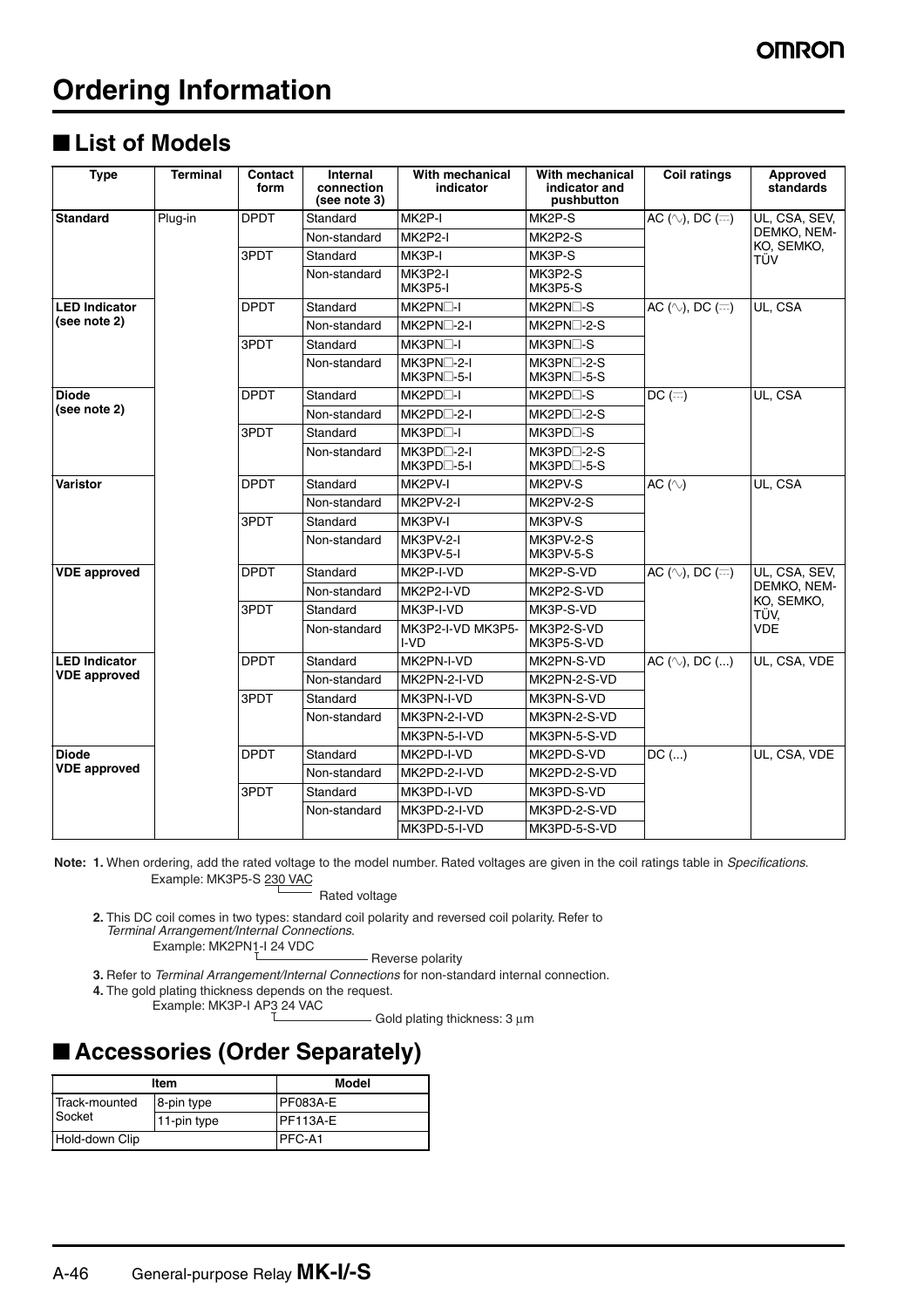**Electromechanical** 

**Relays**

# ■ **Coil Ratings**

### **UL, CSA, DEMKO, NEMKO, SEMKO, SEV, TÜV**

|           | <b>Rated voltage</b> |                   | <b>Rated current</b> | Coil resistance | Must operate      | Must release                 | Max. voltage   | <b>Power</b>             |
|-----------|----------------------|-------------------|----------------------|-----------------|-------------------|------------------------------|----------------|--------------------------|
|           |                      | 60 Hz             | 50 Hz                |                 | voltage           | voltage                      |                | consumption              |
| <b>AC</b> | 6 V                  | 360 mA            | 404 mA               | $3.9 \Omega$    | 80% max, of rated | 30% min. of rated            | 90% to 110% of | Approx. 2.3 VA (at       |
| $(\sim)$  | 12 V                 | 180 mA            | 202 mA               | 16.9 $\Omega$   | voltage           | voltage                      | rated voltage  | 60 Hz)<br>Approx. 2.7 VA |
|           | 24 V                 | 88.0 mA           | 98.0 mA              | 62.0 $\Omega$   |                   |                              |                | (at 50 Hz)               |
|           | 50 V                 | 39.0 mA           | 46.3 mA              | 330 $\Omega$    |                   |                              |                |                          |
|           | 100 V                | 24.8 mA           | 28.4 mA              | 1,010 $\Omega$  |                   |                              |                |                          |
|           | 110 V                | 21.0 mA           | 24.7 mA              | 1,240 $\Omega$  |                   | 15% min. of rated<br>voltage |                |                          |
|           | 120 V                | 18.0 mA           | 20.2 mA              | 1,520 $\Omega$  |                   |                              |                |                          |
|           | 200 V                | $12.1 \text{ mA}$ | 14.2 mA              | 4,520 $\Omega$  |                   |                              |                |                          |
|           | 220 V                | 11.0 mA           | 12.9 mA              | 5,130 $\Omega$  |                   |                              |                |                          |
|           | 230 V                | 10.5 mA           | 12.3 mA              | 6,170 $\Omega$  |                   |                              |                |                          |
|           | 240 V                | 9.2 mA            | 10.3 mA              | 6,450 $\Omega$  |                   |                              |                |                          |
| <b>DC</b> | 6 V                  | 255 mA            |                      | 23.5 $\Omega$   |                   |                              |                | Approx. 1.5 W            |
| $(=)$     | 12 V                 | 126 mA            |                      | 95 $\Omega$     |                   |                              |                |                          |
|           | 24 V                 | 56 mA             |                      | 430 $\Omega$    |                   |                              |                |                          |
|           | 48 V                 | 29.5 mA           |                      | 1,630 $\Omega$  |                   |                              |                |                          |
|           | 100 V                | 14.7 mA           |                      | $6,800 \Omega$  |                   |                              |                |                          |
|           | 110 V                | 15.1 mA           |                      | 7,300 $\Omega$  |                   |                              |                |                          |

#### **VDE**

|            | <b>Rated voltage</b> |                   | <b>Rated current</b> | <b>Coil resistance</b> | Must operate      | Must release      | Max. voltage   | <b>Power</b>                 |
|------------|----------------------|-------------------|----------------------|------------------------|-------------------|-------------------|----------------|------------------------------|
|            |                      | 50 Hz             | 60 Hz                |                        | voltage           | voltage           |                | consumption                  |
| AC         | 6 V                  | 380 mA            | 325 mA               | 4.4 $\Omega$           | 80% max, of rated | 30% min. of rated | 90% to 110% of | Approx. 2.0 VA (at           |
| $(\sim)$   | 12 V                 | 175 mA            | 145 mA               | 19.0 $\Omega$          | voltage           | voltage           | rated voltage  | 60 Hz)<br>Approx. 2.4 VA (at |
|            | 24 V                 | 91.0 mA           | 76.5 mA              | 70.7 Ω                 |                   |                   |                | 50 Hz)                       |
|            | 50 V                 | 42.0 mA           | 36.0 mA              | 330 $\Omega$           |                   |                   |                |                              |
|            | 100 V                | 24.0 mA           | 20.5 mA              | 1,150 $\Omega$         |                   |                   |                |                              |
|            | 110 V                | 21.5 mA           | 18.0 mA              | 1,400 $\Omega$         |                   |                   |                |                              |
|            | 120 V                | 20.0 mA           | 17.0 mA              | 1,600 $\Omega$         |                   |                   |                |                              |
|            | 200 V                | $11.2 \text{ mA}$ | $9.4 \text{ mA}$     | 5,110 $\Omega$         |                   |                   |                |                              |
|            | 220 V                | $10.2 \text{ mA}$ | 8.7 mA               | 5,800 $\Omega$         |                   |                   |                |                              |
|            | 230 V                | $9.6 \text{ mA}$  | 8.1 mA               | 6,990 $\Omega$         |                   |                   |                |                              |
|            | 240 V                | 9.4 mA            | 7.9 mA               | 7,400 $\Omega$         |                   |                   |                |                              |
| DC         | 6 V                  | 225 mA            |                      | $26.7\,\Omega$         |                   | 15% min. of rated |                | Approx. 1.3 W                |
| $(\equiv)$ | 12 V                 | 116 mA            |                      | 107 $\Omega$           |                   | voltage           |                |                              |
|            | 24 V                 | 56.0 mA           |                      | 440 Ω                  |                   |                   |                |                              |
|            | 48 V                 | 29.0 mA           |                      | 1,660 $\Omega$         |                   |                   |                |                              |
|            | 100 V                | 13.1 mA           |                      | 7,660 $\Omega$         |                   |                   |                |                              |
|            | 110 V                | 12.5 mA           |                      | $8,720 \Omega$         |                   |                   |                |                              |

**Note: 1.** The rated current and coil resistance are measured at a coil temperature of 23°C with tolerances of +15%/−20% for AC rated current and ±15% for DC coil resistance.

**2.** Performance characteristic data are measured at a coil temperature of 23°C.

**3.**  $\sim$  indicates AC and  $=$  indicates DC (IEC417 publications).

**4.** For 200 VDC applications, a 100-VDC Relay is supplied with a fixed 6.8 kΩ, 30 W resistor. Be sure to connect the resistor in series with the coil.

**5.** For models with the LED indicator built in, add an LED current of approximately 0 through 5 mA to the rated current.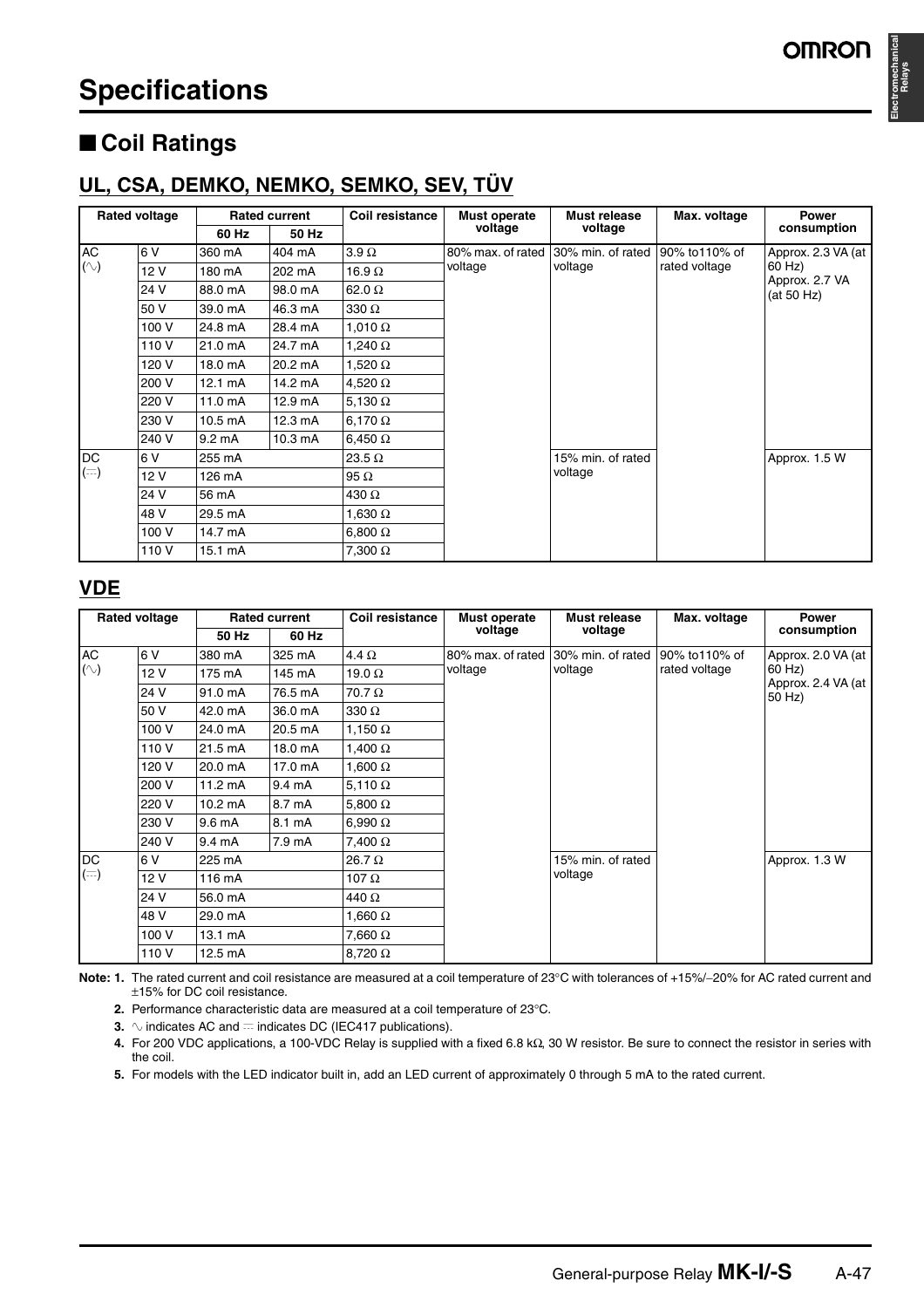### ■ **Contact Ratings**

| Load                       | Resistive load<br>$(cos \phi = 1)$ | Inductive load<br>$(cos\phi = 0.4)$ |  |
|----------------------------|------------------------------------|-------------------------------------|--|
| <b>Contact mechanism</b>   | Single                             |                                     |  |
| <b>Contact material</b>    | Ag                                 |                                     |  |
| <b>Rated load</b>          | 10 A at 250 VAC<br>10A at 28 VDC   | 7 A at 250 VAC                      |  |
| <b>Rated carry current</b> | 10 A                               |                                     |  |
| Max. switching voltage     | 250 VAC, 250 VDC                   |                                     |  |
| Max. switching current     | 10 A                               |                                     |  |
| Max. switching power       | 2,500 VA, 280 W                    | 1,750 VA                            |  |

### ■ **Characteristics**

| <b>Contact resistance</b>       | 50 m $\Omega$ max.                                                                                                                                                                                                                                                                                |  |
|---------------------------------|---------------------------------------------------------------------------------------------------------------------------------------------------------------------------------------------------------------------------------------------------------------------------------------------------|--|
| <b>Operate time</b>             | AC: 20 ms max, DC: 30 ms max.                                                                                                                                                                                                                                                                     |  |
| Release time                    | 20 ms max.                                                                                                                                                                                                                                                                                        |  |
| <b>Max. operating frequency</b> | Mechanical: 18,000 operations/hr<br>Electrical:1,800 operations/hr (under rated load)                                                                                                                                                                                                             |  |
| <b>Insulation resistance</b>    | 100 MΩ min. (at 500 VDC)                                                                                                                                                                                                                                                                          |  |
| <b>Dielectric strength</b>      | 2,500 VAC, 50/60 Hz for 1 min between coil and contacts;<br>1,000 VAC, 50/60 Hz for 1 min between contacts of same polarity, terminals of the same polarity;<br>2,500 VAC, 50/60 Hz fro 1 min between current-carrying parts, non-current-carrying parts, and termi-<br>nals of opposite polarity |  |
| <b>Vibration resistance</b>     | Destruction:10 to 55 to 10 Hz, 0.75-mm single amplitude (1.5-mm double amplitude)<br>Malfunction:10 to 55 to 10 Hz, 0.5-mm single amplitude (1.0-mm double amplitude)                                                                                                                             |  |
| <b>Shock resistance</b>         | Destruction:1,000 m/s <sup>2</sup> (approx. 100G)<br>Malfunction:100 m/s <sup>2</sup> (approx. 10G);                                                                                                                                                                                              |  |
| <b>Endurance</b>                | Mechanical:10,000,000 operations min. (at operating frequency of 18,000 operations/hour)<br>Electrical: Refer to Engineering Data.                                                                                                                                                                |  |
| Error rate (reference value)    | 10 mA at 1 VDC                                                                                                                                                                                                                                                                                    |  |
| <b>Ambient temperature</b>      | Operating: $-10^{\circ}$ C to 40 $^{\circ}$ C (with no icing or condensation)                                                                                                                                                                                                                     |  |
| <b>Ambient humidity</b>         | Operating: 5% to 85%                                                                                                                                                                                                                                                                              |  |
| Weight                          | Approx. 85 g                                                                                                                                                                                                                                                                                      |  |

**Note:** The data shown are initial values.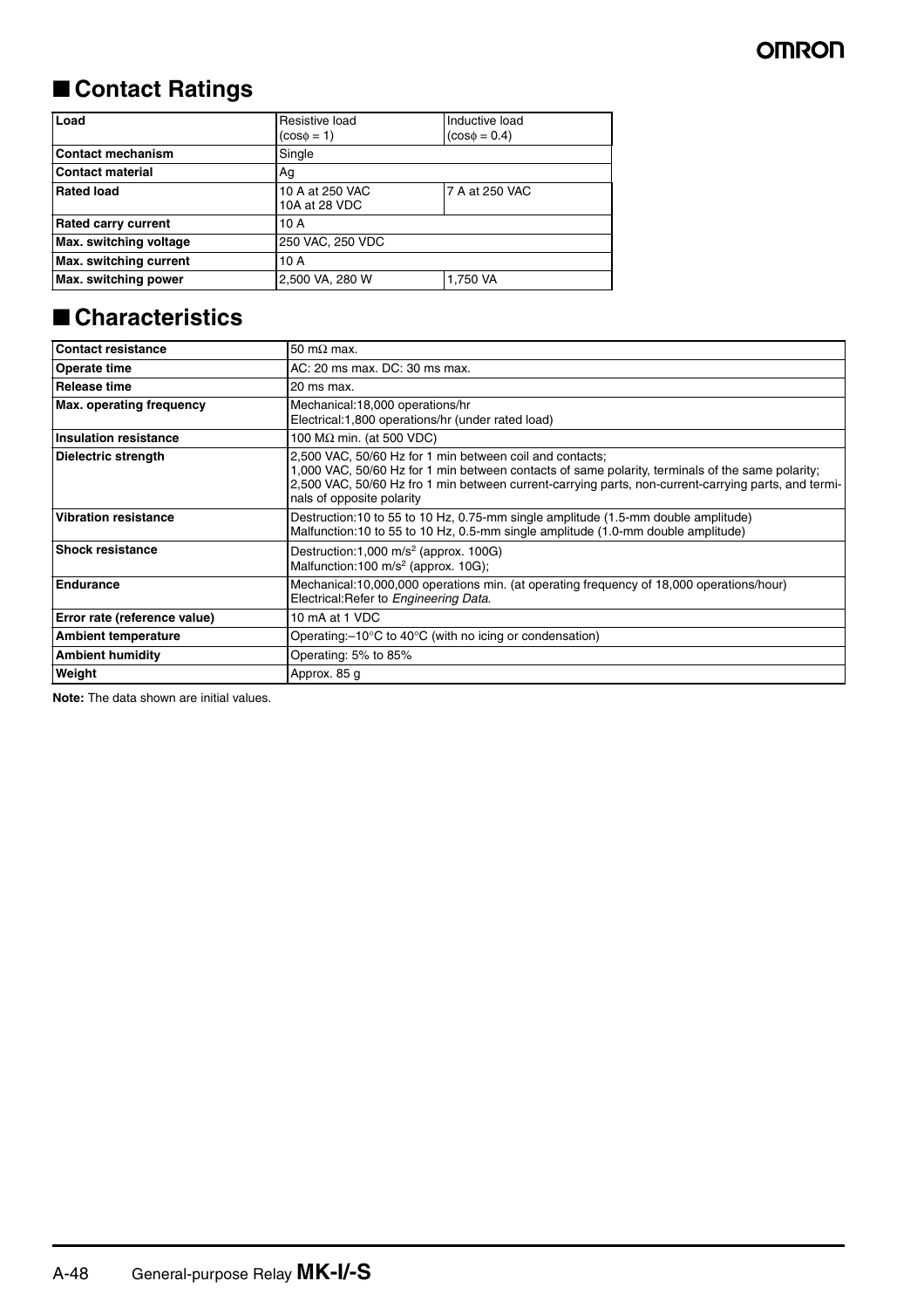### ■ **Approved Standards**

The following ratings apply to all models.

### **UL 508 (File No. E41515)/CSA 22.2 No.0/14 (File No. LR35535)**

| <b>Coil ratings</b>          | <b>Contact ratings</b>                                                              | <b>Operations</b> |
|------------------------------|-------------------------------------------------------------------------------------|-------------------|
| 6 to 110 VDC<br>6 to 240 VAC | 10 A, 28 VDC (resistive)<br>10 A, 250 VAC (resistive)<br>7 A, 250 VAC (general use) | 100,000 cycles    |

#### **SEV, DEMKO, NEMKO**

| <b>Coil ratings</b> | <b>Contact ratings</b>                   | <b>Operations</b> |
|---------------------|------------------------------------------|-------------------|
| 6 to 110 V $=$      | 10 A, 250 V $\vee$ (NO) (cos $\phi$ = 1) | 100,000 cycles    |
|                     | $ 5 A, 250 V \vee (NC) (cos \phi = 1)$   |                   |
| 6 to 240 V $\sim$   | $10$ A, 28 V $=$ (NO)                    |                   |
|                     | $15 A. 28 V = (NC)$                      |                   |
|                     | $ 7 A, 250 V \vee (cos \phi = 0.4) $     |                   |

#### **SEMKO**

| Coil ratings             | <b>Contact ratings</b>                       | <b>Operations</b> |
|--------------------------|----------------------------------------------|-------------------|
| 6 to 110 $V =$           | 10 A, 250 V $\vee$ (NO) (cos $\phi$ = 1)     | 100,000 cycles    |
| <b>6</b> to 240 V $\vee$ | $(NC)(cos\phi = 1)$<br>$15$ A. 250 V $\circ$ |                   |

### **TÜV (VDE 0435 Teil 201/05'90, IEC 255 Teil 1-00/'75, EN 60950/'88**

#### **(TÜV File No.: R9051410)**

| <b>Coil ratings</b>     | <b>Contact ratings</b>                 | <b>Conditions</b>           | <b>Operations</b> |
|-------------------------|----------------------------------------|-----------------------------|-------------------|
| 6, 12, 24, 48, 100      | $10$ A, 250 V $\circ$ (cos $\phi$ = 1) | IIEC 255-1-00 Item 3.1.4    | $100,000$ cycles  |
| $110V =$                | 10 A. 28 V=                            | Pollution Degree 3,         |                   |
| 6, 12, 24, 50, 100, 110 | $ 7 A, 250 V \vee$ (cose = 0.4)        | Overvoltage Category II     |                   |
| 115, 120, 200, 220      |                                        | Pick up class - class 2     |                   |
| 230, 240 V $\sim$       |                                        | Temperature class - class b |                   |

#### **VDE (VDE 0435 Teil 201/05'83, IEC 255 Teil 1-00/'75)**

#### **(VDE File No.: NR 5340)**

| <b>Coil ratings</b>                                                                                  | <b>Contact ratings</b>                                                                    | <b>Conditions</b>        | <b>Operations</b> |
|------------------------------------------------------------------------------------------------------|-------------------------------------------------------------------------------------------|--------------------------|-------------------|
| 6, 12, 24, 48, 100<br>$110V =$<br>6, 12, 24, 50, 100, 110<br>115, 120, 200, 220<br>230. 240 V $\vee$ | 10 A, 250 V $\vee$ (cos $\phi$ = 1)<br>10 A. 28 V $=$<br> 7 A, 250 V∿ (cos $\phi = 0.4$ ) | C/250 - class 1, class C | 100,000 cycles    |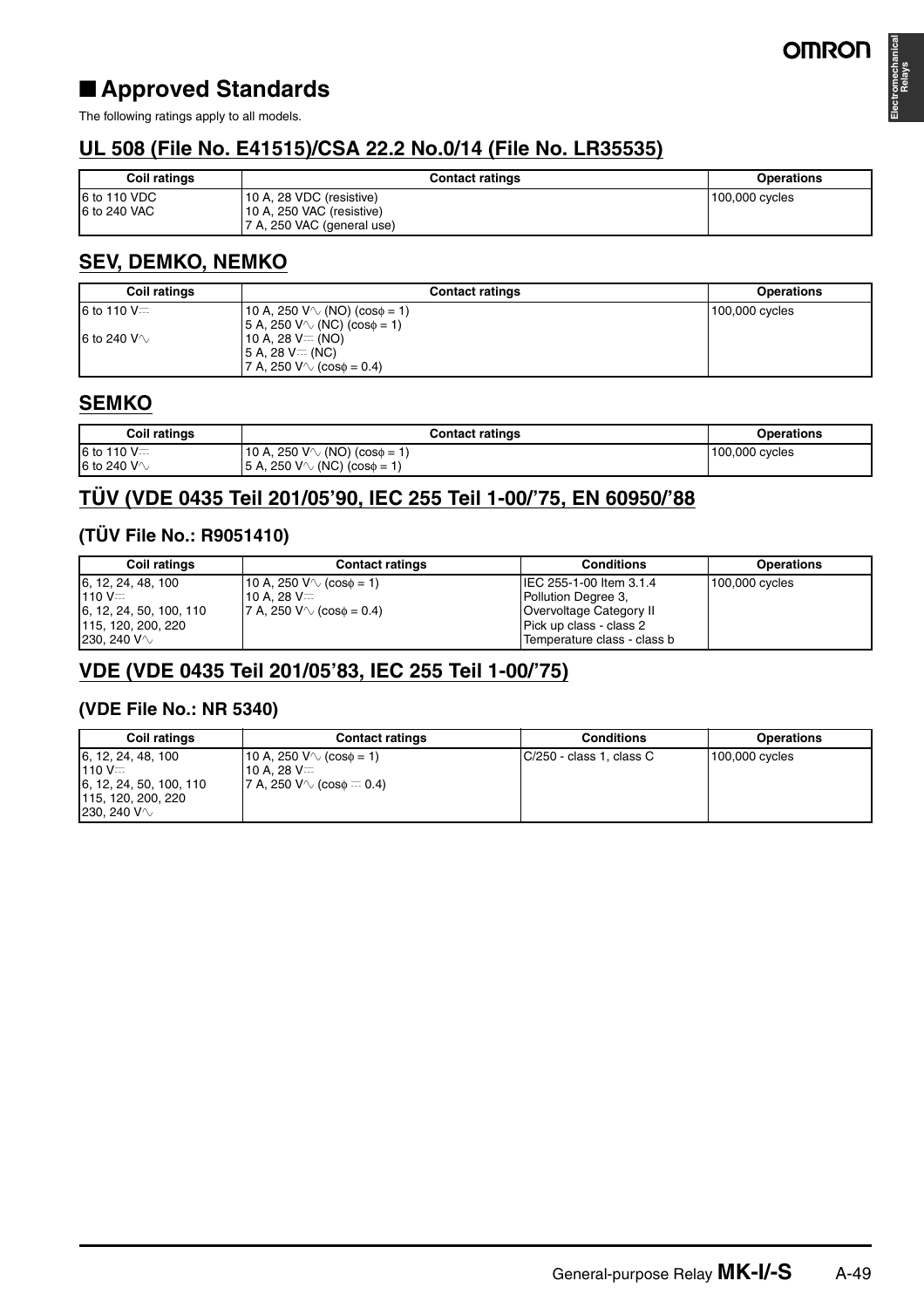# **Engineering Data**



### **Maximum Switching Power**



Switching voltage (V)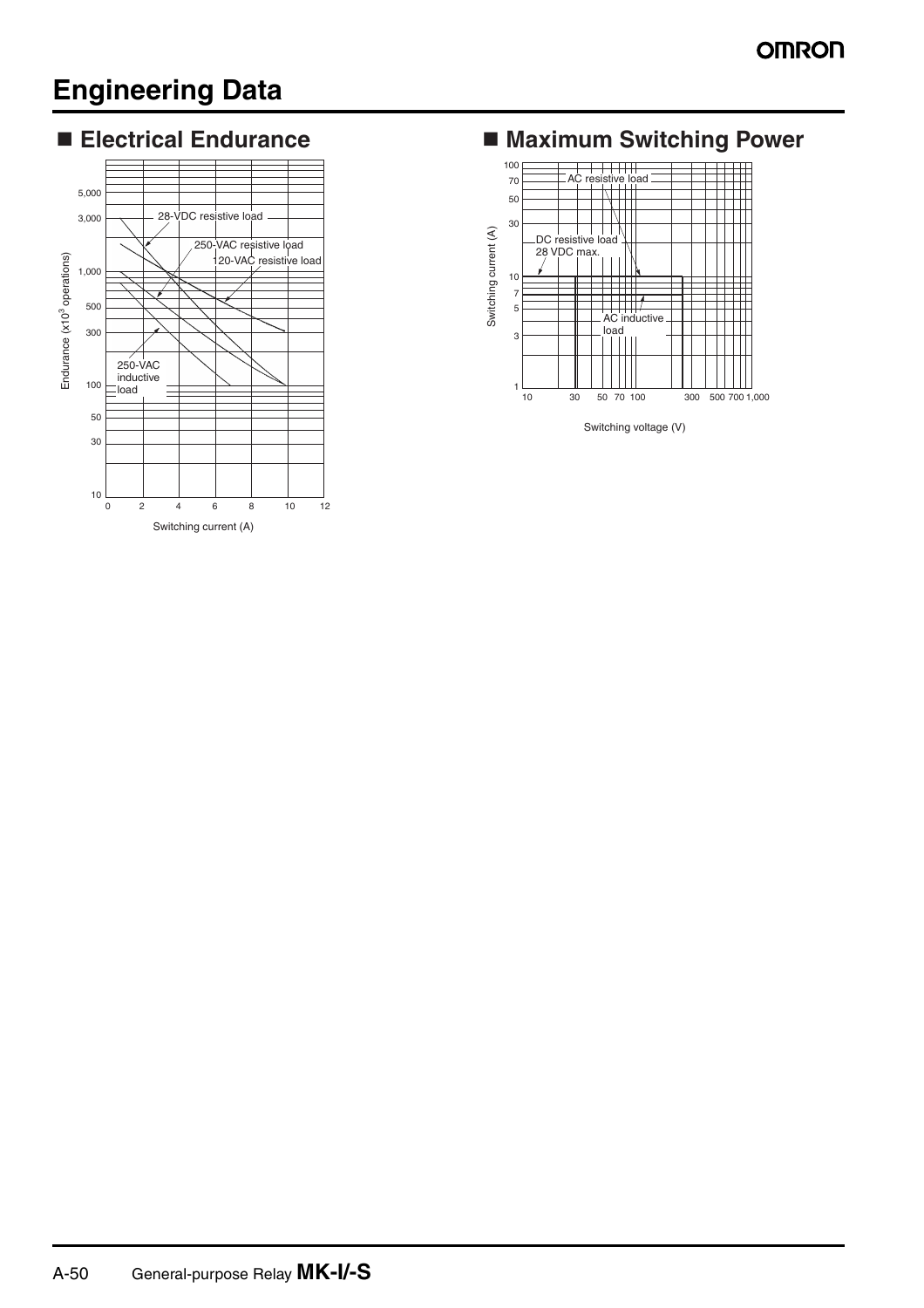# **Dimensions**

**Electromechanical Relays**

**Note:** All units are in millimeters unless otherwise indicated.

### ■ **Relays**



### **Sockets**

See below for Socket dimensions.

| <b>Socket</b>                   | <b>Surface-mounting Socket</b><br>(for track or screw mounting) |               |  |
|---------------------------------|-----------------------------------------------------------------|---------------|--|
|                                 | Finger-protection<br>models                                     |               |  |
| <b>Maximum</b><br>carry current | 10 A                                                            | 5 A           |  |
| 2 poles                         | <b>PF083A-E</b>                                                 | <b>PF083A</b> |  |
| 3 poles                         | <b>PF113A-E</b>                                                 | <b>PF113A</b> |  |
|                                 |                                                                 |               |  |

**Note:** Use the Surface-mounting Sockets (i.e., finger-protection models) with "-E" at the end of the model number. When using the PF083A and PF113A, be sure not to exceed the Socket's maximum carry current of 5 A. Using at a current exceeding 5 A may lead to burning. Round terminals cannot be used for finger-protection models. Use Y-shaped terminals.

#### **PF083A-E (Conforming to EN 50022)**

![](_page_6_Figure_11.jpeg)

![](_page_6_Figure_12.jpeg)

**PF113A-E (Conforming to EN 50022)**

![](_page_6_Figure_14.jpeg)

![](_page_6_Figure_15.jpeg)

0000

€

900G

![](_page_6_Figure_17.jpeg)

### 33±0.2 Two, M4 or two 4.5-dia. holes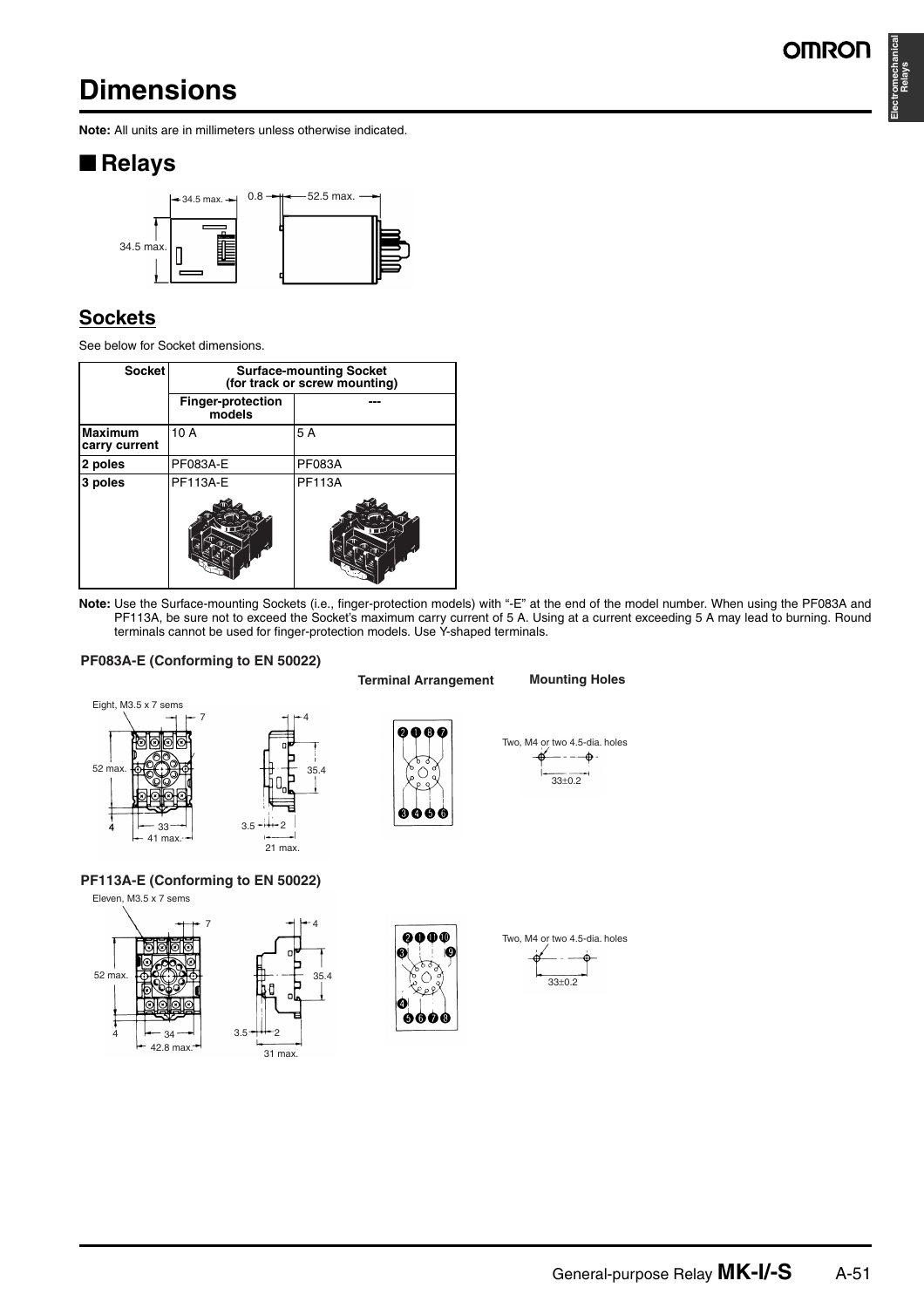#### **Hold-down Clips**

**PFC-A1**

![](_page_7_Picture_3.jpeg)

#### **Mounting Tracks**

**PFP-100N, PFP-50N (Conforming to EN 50022)**

![](_page_7_Figure_6.jpeg)

![](_page_7_Figure_7.jpeg)

#### **Mounting Height with Sockets**

#### **Surface-mounting Sockets**

![](_page_7_Figure_11.jpeg)

**Note:** PF083A(-E) and PF113A(-E) allow either track or screw mounting.

**PFP-100N2 (Conforming to EN 50022)**

![](_page_7_Figure_14.jpeg)

\* This dimension applies to the PFP-50N Mounting Track. \* \* A total of twelve 25 x 4.5 elliptic holes is provided with six holes cut from each track end at a pitch of 10 mm.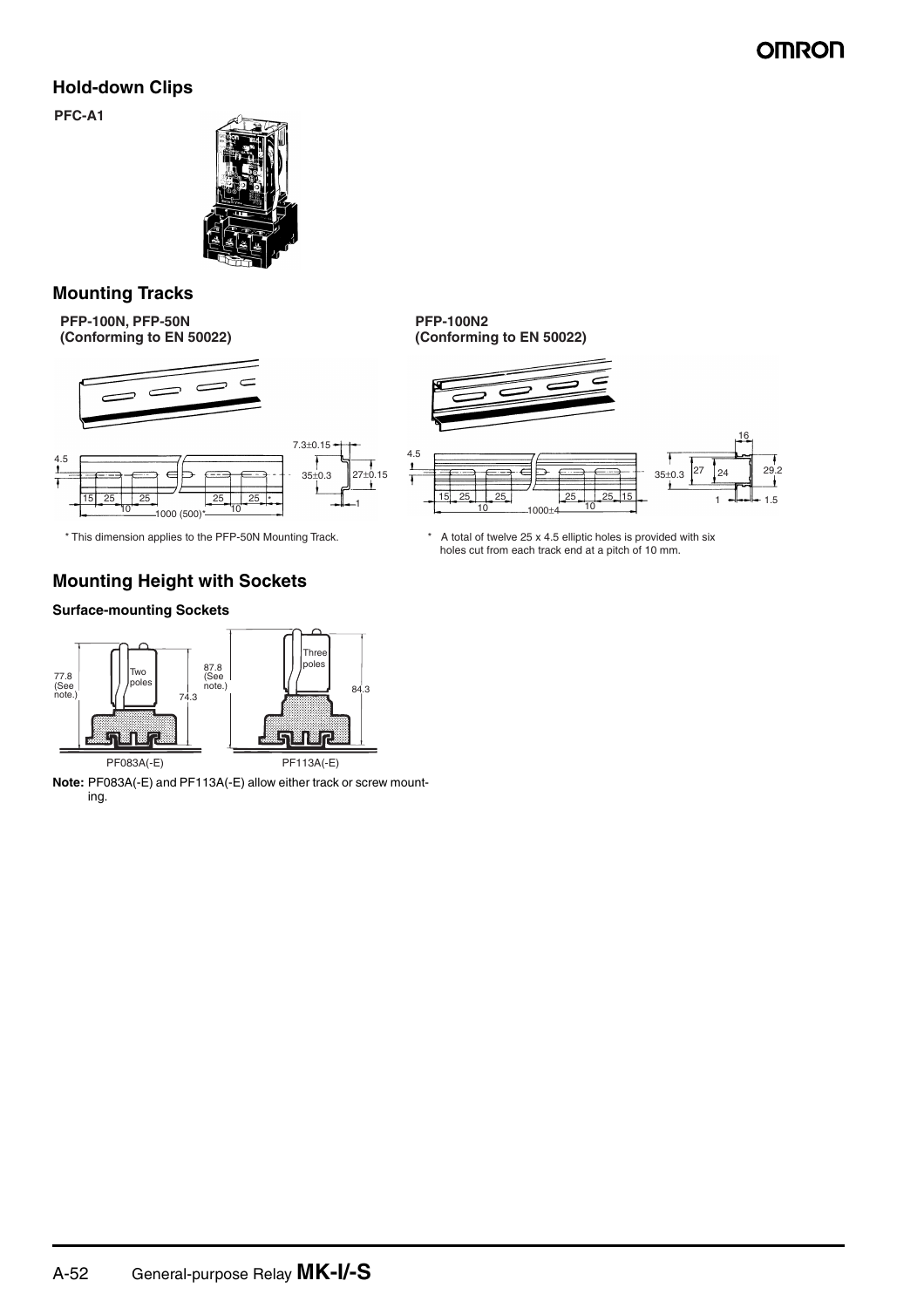**Electromechanical** 

**Relays**

# **Terminal Arrangement/Interna l Connection (Bottom View)**

**Standard (AC/DC Coil)**

MK2P-I, -S MK2P2-I, -S MK3P-I, -S MK3P2-I, -S MK3P5-I, -S 4 5) (4 5  $\circledcirc$   $\circledcirc$  $(5)$   $(6)$  $\circled{3}$ 5) (0 (7<br>5)  $\circledcirc$ 3  $(6)$  $\overline{A}$ 8  $\overline{4}$  $\cdot$  $\circ$  $\binom{4}{ }$ ନ୍ମ  $\left( 2\right)$  $(7)$  $(2)$ 3  $\circledcirc$  $\odot$  $\circledcirc$  $(7)$  $\overline{3}$ ଡ ൹  $\widehat{2}$  $(1)$   $(8)$  $(1)$   $(8)$ 2  $\mathfrak{Y}^{\text{(10)}}$  |  $\mathfrak{Y}^{\text{I}}_{\text{1}}$  $\bigcap$   $\bigoplus$ 2 10 1 11 MK2P-I-VD, -S-VD MK2P2-I-VD, -S-VD MK3P-I-VD, -S-VD MK3P2-I-VD, -S-VD MK3P5-I-VD, -S-VD  $(12)$   $(22)$ <br> $(4)$   $(5)$ (12) (22)  $\sqrt{4}$  $(11)$   $(4)$   $(5)$   $(21)$ 5  $(14)$   $(4)$   $(5)$   $(24)$   $(11)$   $(4)$  $(12)$   $\overline{5}$   $\overline{0}$   $\overline{2}$   $\overline{1}$   $\overline{2}$   $\overline{2}$   $\overline{2}$   $\overline{2}$   $\overline{2}$   $\overline{2}$   $\overline{2}$   $\overline{2}$   $\overline{2}$   $\overline{2}$   $\overline{2}$   $\overline{2}$   $\overline{2}$   $\overline{2}$   $\overline{2}$   $\overline{2}$   $\overline{2}$   $\overline{2}$   $\overline{2}$   $\overline{2}$  $(22)$   $(24)$  $14$ <br> $4)$  $\overset{(12)}{0}$   $\overset{(12)}{0}$   $\overset{(22)}{0}$  $(12)$ <sup>(4)</sup>  $\left(3\right)$ 5@ G  $\binom{3}{}$ 6 6  $(14)$  (32)  $(24)$  (8) (32) (24)  $(12)$   $(21)$   $(32)$   $(32)$  $\circled{4}$  $\Theta$ (21)  $\bigodot$ <sup>1</sup>22  $\sqrt{2}$  $\circledcirc$  $\circled{3}$  $(14)$ <sup>3</sup>  $(7)$  $\bigodot$ <sub>(24)</sub>  $\frac{1}{(21)}$  $(2)$   $\rightarrow$   $\rightarrow$   $\rightarrow$   $(4)$   $(24)$  $(14)$ <sup>(3)</sup>  $\rightarrow$   $\rightarrow$   $(9)$   $(34)$  $( A1 )$   $( )$   $( )$   $( )$  $(A1)$   $\rightarrow$   $\rightarrow$   $\gamma_{(A2)}$  $(21)$  2  $\left[\begin{matrix} 1 & 0 \\ 0 & 1 \end{matrix}\right]$   $(14)$   $(2)$  $\frac{(14)}{(24)}$   $\frac{(14)}{(24)}$   $\frac{(14)}{(24)}$   $\frac{(14)}{(24)}$   $\frac{(14)}{(24)}$   $\frac{(14)}{(24)}$   $\frac{(14)}{(24)}$   $\frac{(14)}{(14)}$   $\frac{(14)}{(14)}$  $D_{\bullet}$  $(2)$  $\Theta$ ้ 8 '仓⑪  $(A1)$   $(1)$   $(1)$   $(1)$   $(1)$   $(1)$ (24) UU (34)  $(11)$  $(A1)$   $(11)$   $(31)$   $(A2)$  $(A1)$ <sup>(</sup>A2)  $(11)$   $(31)$  $(A1) (A2)$ η.  $\overline{a}$ MK2PN-I, -S MK2PN-2-I, -S MK3PN-I, -S MK3PN-2-I, -S MK3PN-5-I, -S 5  $\mathcal{A}$  (5)  $(4)$  (5)  $\binom{4}{ }$  $(5)$ <sup><sup>6</sup> $(7)$ </sup>  $\circledcirc$   $\circledcirc$  $\odot$  $\circledcirc$  $\binom{3}{}$ 6 6  $\circledR$ 4  $\sqrt{4}$ 8  $\sqrt{4}$ 8  $\left( 2\right)$  $(7)$  $\overline{2}$  $\circled{3}$  $(9)$ ெ  $\widehat{\mathcal{F}}$  $\sqrt{3}$ ශ 3 10  $(10)$  $\circledast$  $(1)$   $(8)$ 2 (10) <sup>ഉ</sup>ക്യ° | └º⊕⊕ 2 G 11 1 11

**VDE-approved Type (AC/DC Coil) ( ): Dual Numbering**

**LED Indicator Type (AC Coil)**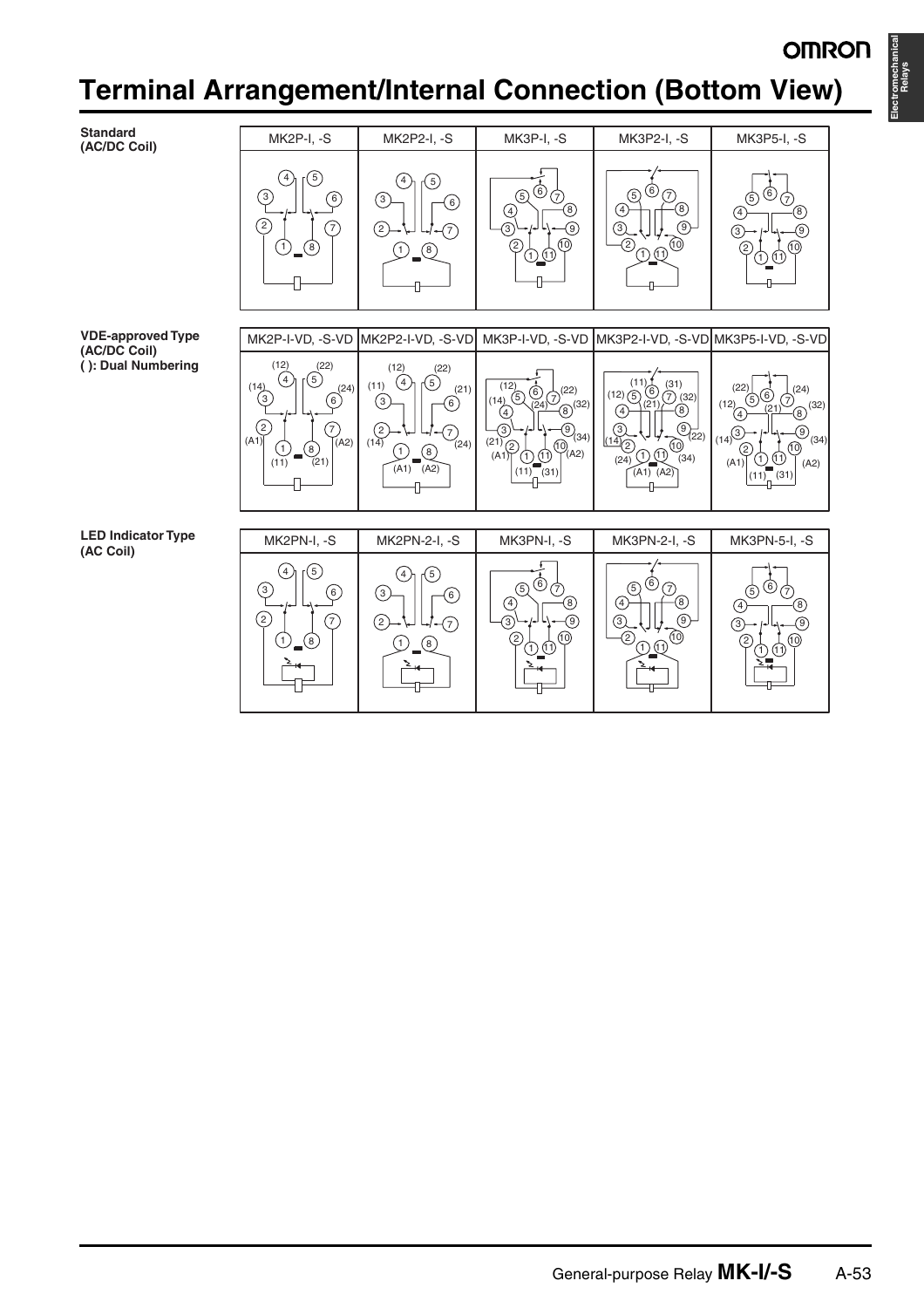![](_page_9_Figure_1.jpeg)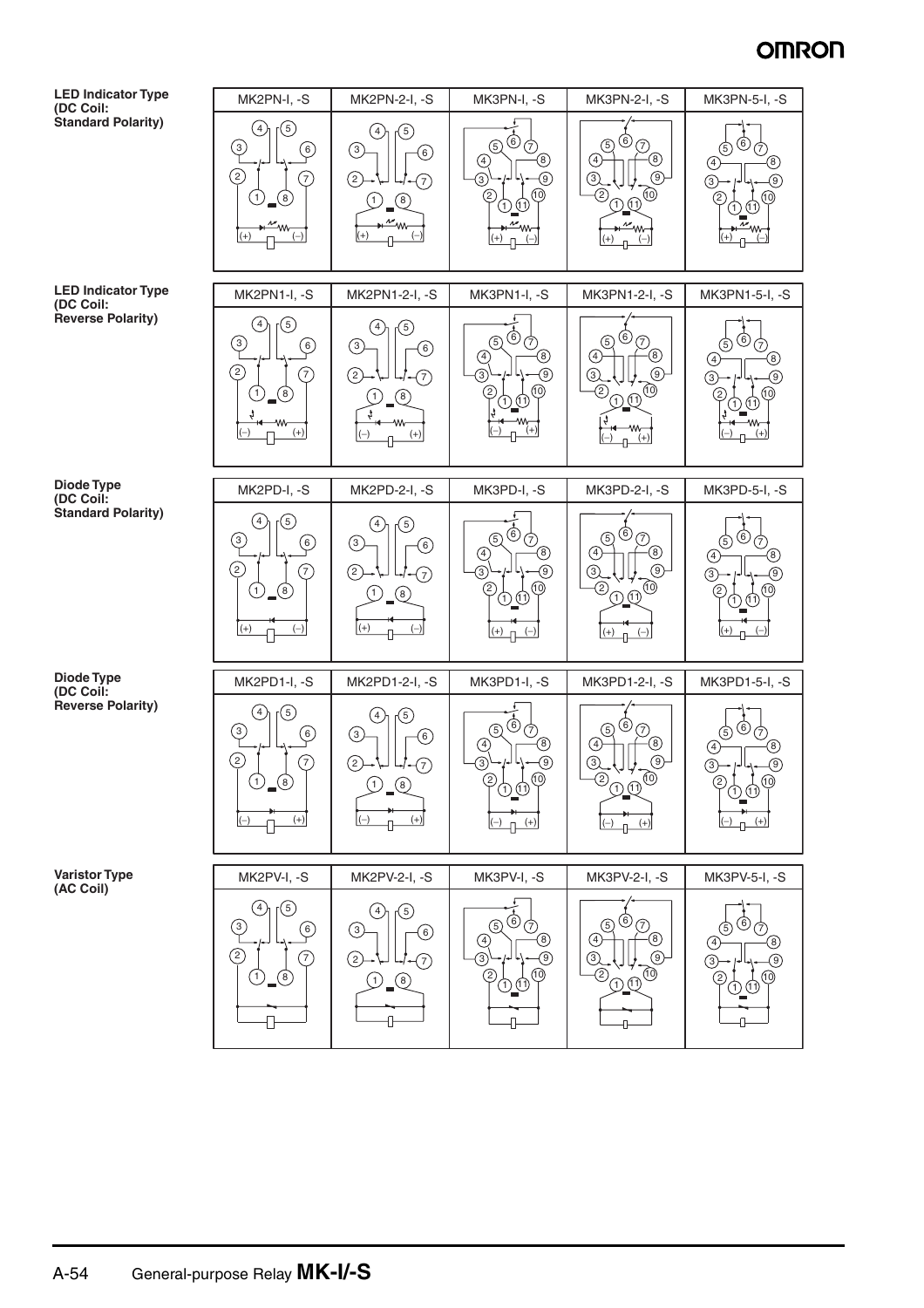![](_page_10_Figure_1.jpeg)

**LED Indicator and Varistor Type (AC Coil)**

**VDE Approved Type LED Indicator Type (DC Coil: Standard Polarity) ( ): Dual Numbering**

**VDE Approved Type LED Indicator Type (DC Coil: Reverse Polarity)**

**VDE Approved Type Diode Type (DC Coil: Standard Polarity)**

![](_page_10_Figure_6.jpeg)